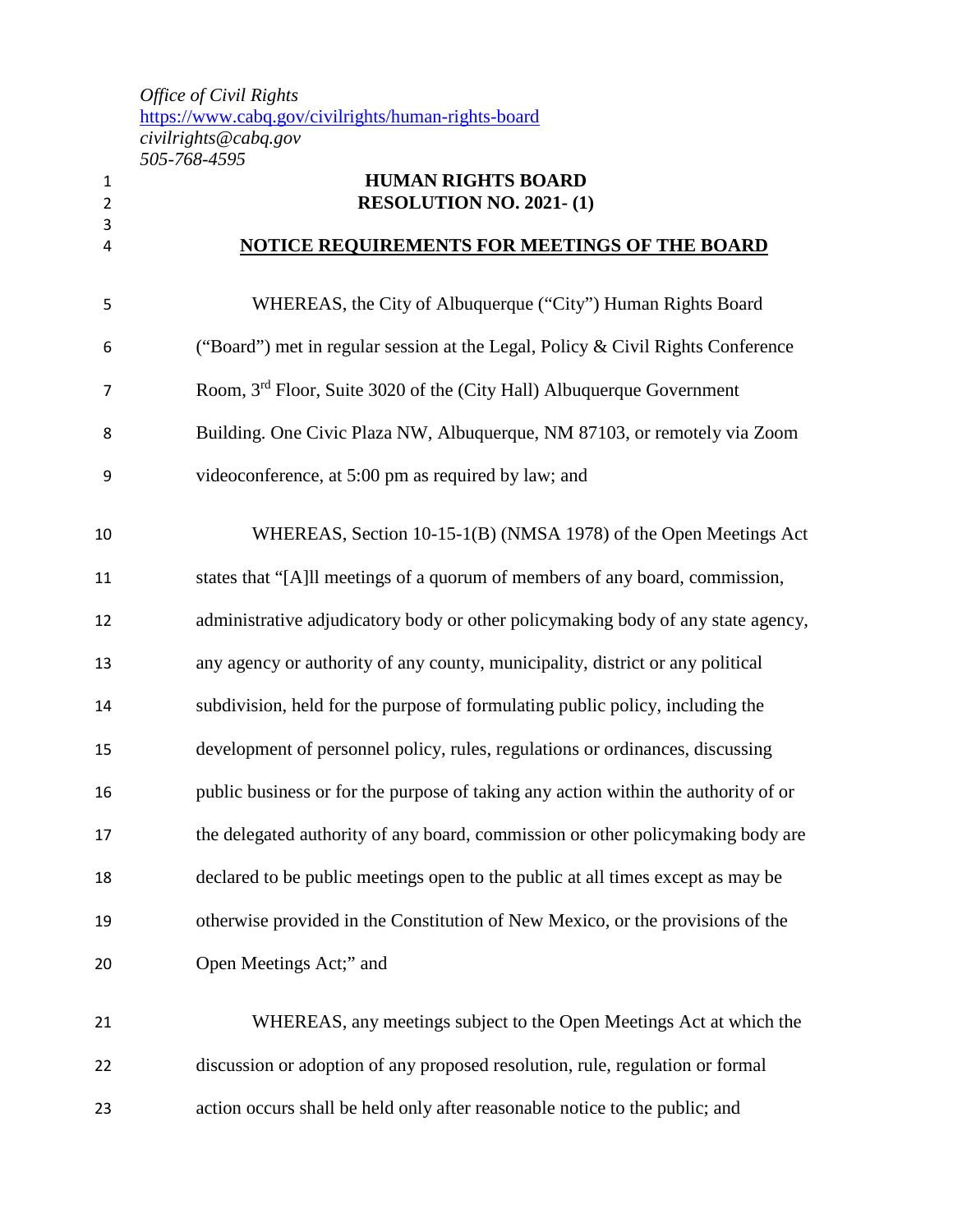*Office of Civil Rights* 

<https://www.cabq.gov/civilrights/human-rights-board>

*civilrights@cabq.gov*

|                | 505-768-4595                                                                                                                                       |
|----------------|----------------------------------------------------------------------------------------------------------------------------------------------------|
| 24             | WHEREAS, Section 10-15-1(D) of the Open Meetings Act requires the                                                                                  |
| 25             | Board to determine annually what constitutes reasonable notice of its public                                                                       |
| 26             | meetings; and                                                                                                                                      |
| 27             | WHEREAS, Section 2-6-1-4(B) (ROA 1994) of the City of Albuquerque                                                                                  |
| 28             | Public Boards, Commissions and Committees Ordinance requires that every                                                                            |
| 29             | public board, commission or committee created by the City of Albuquerque must                                                                      |
| 30             | determine what is reasonable notice to the public of its meetings; provided that in                                                                |
| 31             | no event shall notice be less than the notice required for Albuquerque City                                                                        |
| 32             | Council meetings;                                                                                                                                  |
| 33<br>34<br>35 | NOW, THEREFORE, BE IT RESOLVED BY THE CITY OF<br>ALBUQUERQUE HUMAN RIGHTS BOARD, the Governing Body of the<br>City's Office of Civil Rights, that: |
| 36             | Section 1. Unless otherwise specified, all meetings of the Board shall be                                                                          |
| 37             | held in Suite 3020 in the Office of Civil Rights, the Albuquerque Government                                                                       |
| 38             | Center Building at 1 Civic Plaza NW, Albuquerque, NM 87102, starting at 5:00                                                                       |
| 39             | p.m. Mountain Time Zone. Alternatively, during the COVID-19 Pandemic,                                                                              |
| 40             | meetings will be held in-person, via Zoom videoconference, or a combination                                                                        |
| 41             | thereof.                                                                                                                                           |
| 42             | Section 2. Unless otherwise specified, regularly scheduled meetings of the                                                                         |
| 43             | Board shall be held bi-monthly on the third $(3^{rd})$ Thursday of the month Public                                                                |
| 44             | notice in writing of any other regularly scheduled meetings will be given at least                                                                 |
| 45             | five (5) days in advance of the meeting date. The agenda for a regularly                                                                           |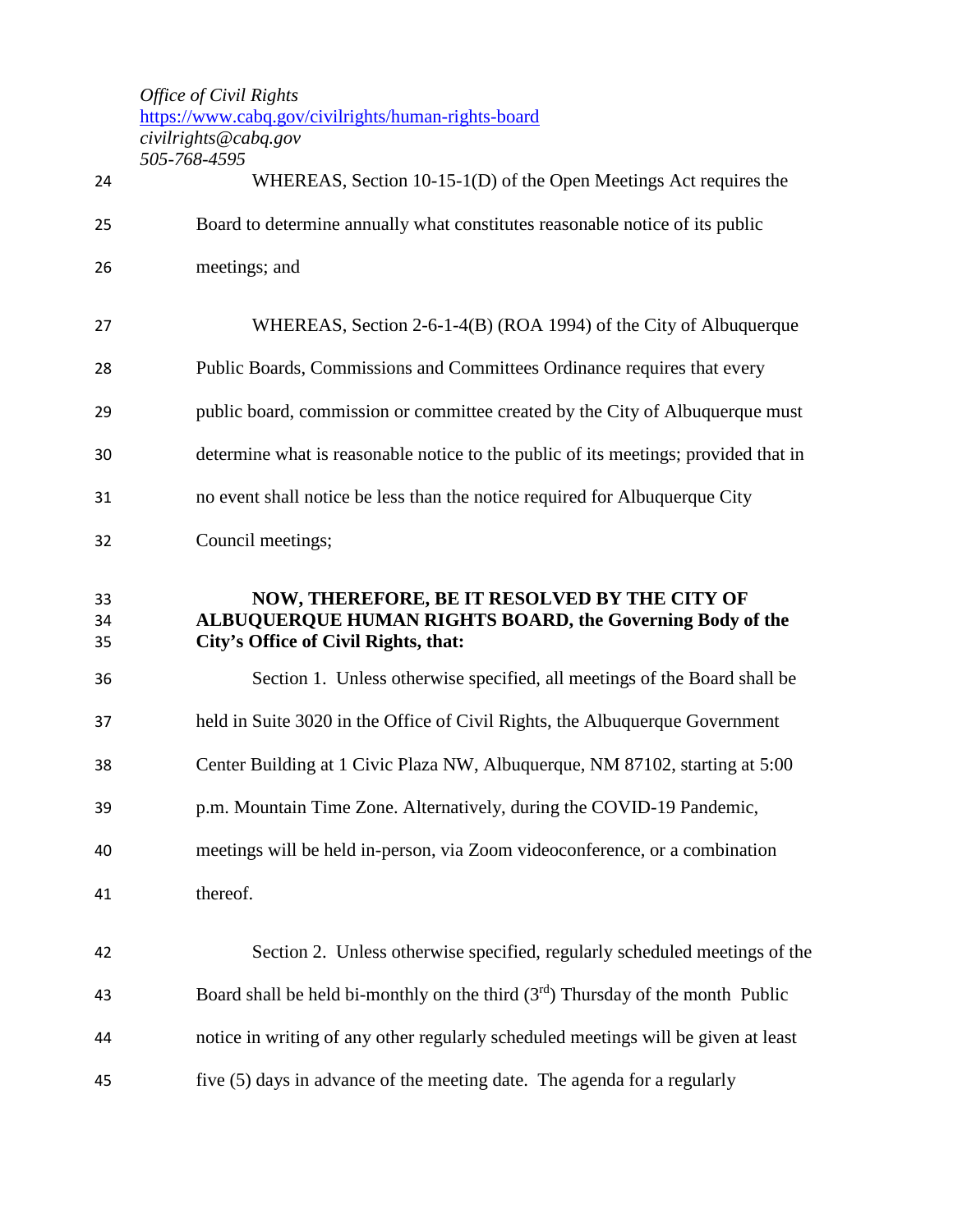| 46 | scheduled meeting will be available to the public at least 72 hours (3 days) prior  |
|----|-------------------------------------------------------------------------------------|
| 47 | to such meeting. Copies of the agenda will be available to the public upon request  |
| 48 | from the Director of the Office of Civil Rights, whose phone number is 505-768-     |
| 49 | 4595 and whose office is located in the Albuquerque Government Center               |
| 50 | Building at 1 Civic Plaza NW, Suite 3010, Albuquerque, NM 87102.                    |
| 51 | Section 3. Special meetings of the Board may be called by the                       |
| 52 | Chairperson of the Board or by a majority of the Board members upon three (3)       |
| 53 | days advance notice. The agenda for a special meeting will be available to the      |
| 54 | public at least seventy-two (72) hours prior to such special meeting. Copies of the |
| 55 | agenda will be available to the public upon request from the Director of the Office |
| 56 | of Civil Rights, whose phone number is 505-768-4595 and whose office is located     |
| 57 | in the Albuquerque Government Center Building at 1 Civic Plaza NW, Suite            |
| 58 | 3010, Albuquerque, NM 87102.                                                        |
| 59 | Section 4. Emergency meetings of the Board will be called only under                |
| 60 | unforeseen circumstances that demand immediate action by the Board to protect       |
| 61 | the health, safety and property of citizens or to protect the public body from      |
| 62 | substantial financial loss, pursuant to the Open Meetings Act, NMSA 1978,           |
| 63 | Section 10-15-1 (F). The Board will avoid holding emergency meetings whenever       |
| 64 | possible. Emergency meetings may be called by the Chairperson or a majority of      |
| 65 | the Board members upon twenty-four (24) hours' notice, unless threat of personal    |
| 66 | injury or property damage requires less notice. Public notice for an emergency      |
| 67 | meeting shall include an agenda for the emergency meeting.                          |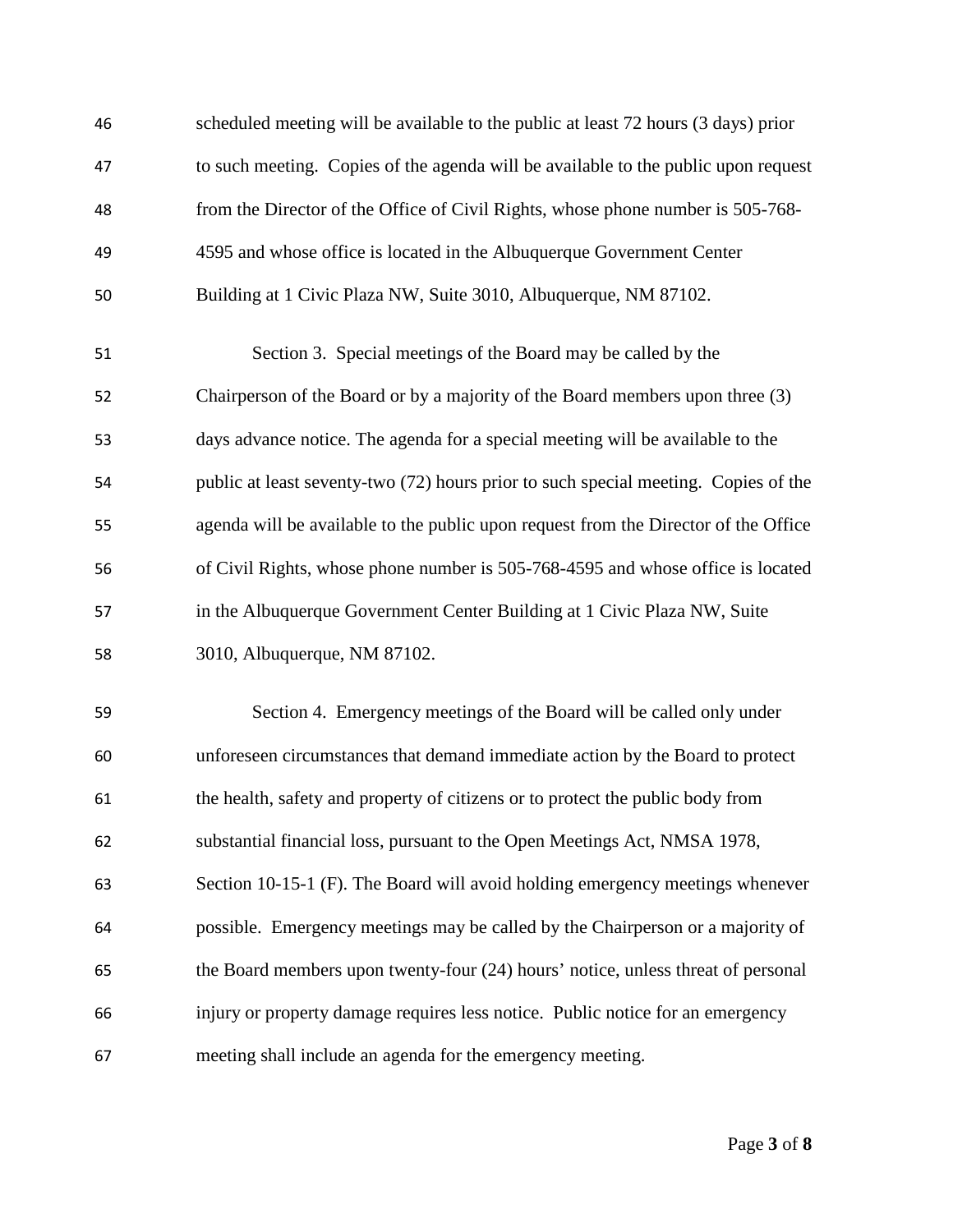| 68 | Section 5. For all meetings described in this resolution, public notice            |
|----|------------------------------------------------------------------------------------|
| 69 | requirements are met if:                                                           |
| 70 | A. The notice contains the date, time and place of the meeting is posted           |
| 71 | for public viewing in the following location: in the $1st$ floor lobby of the      |
| 72 | Albuquerque Government Center at 1 Civic Plaza NW, Albuquerque, NM 87102,          |
| 73 | unless posting such notice is made impossible due to ongoing public health         |
| 74 | restrictions or other legal limitations. An electronic copy of the notice will be  |
| 75 | posted on the City website at https://www.cabq.gov/civilrights/events and this     |
| 76 | website address may change from time to time as needed by the City or the Board.   |
| 77 |                                                                                    |
| 78 | B. Notice shall also be sent electronically to those broadcast stations (radio     |
| 79 | and television) licensed by the Federal Communications Commission (FCC) and        |
| 80 | newspapers of general circulation in the State of New Mexico that (i) have         |
| 81 | submitted a written request for notice of public meetings to the Director of the   |
| 82 | Office of Civil Rights, whose office is located in the Albuquerque Government      |
| 83 | Center Building at 1 Civic Plaza NW, Suite 3010, Albuquerque, NM 87102, and        |
| 84 | (ii) have provided an electronic mail (e-mail) address to which public notices are |
| 85 | to be sent. Currently, the Board finds that the Director has not received any      |
| 86 | written requests for ongoing notice of all Board meetings from any FCC licensed    |
| 87 | broadcast stations or from newspapers of general circulation, located in New       |
| 88 | Mexico or anywhere else.                                                           |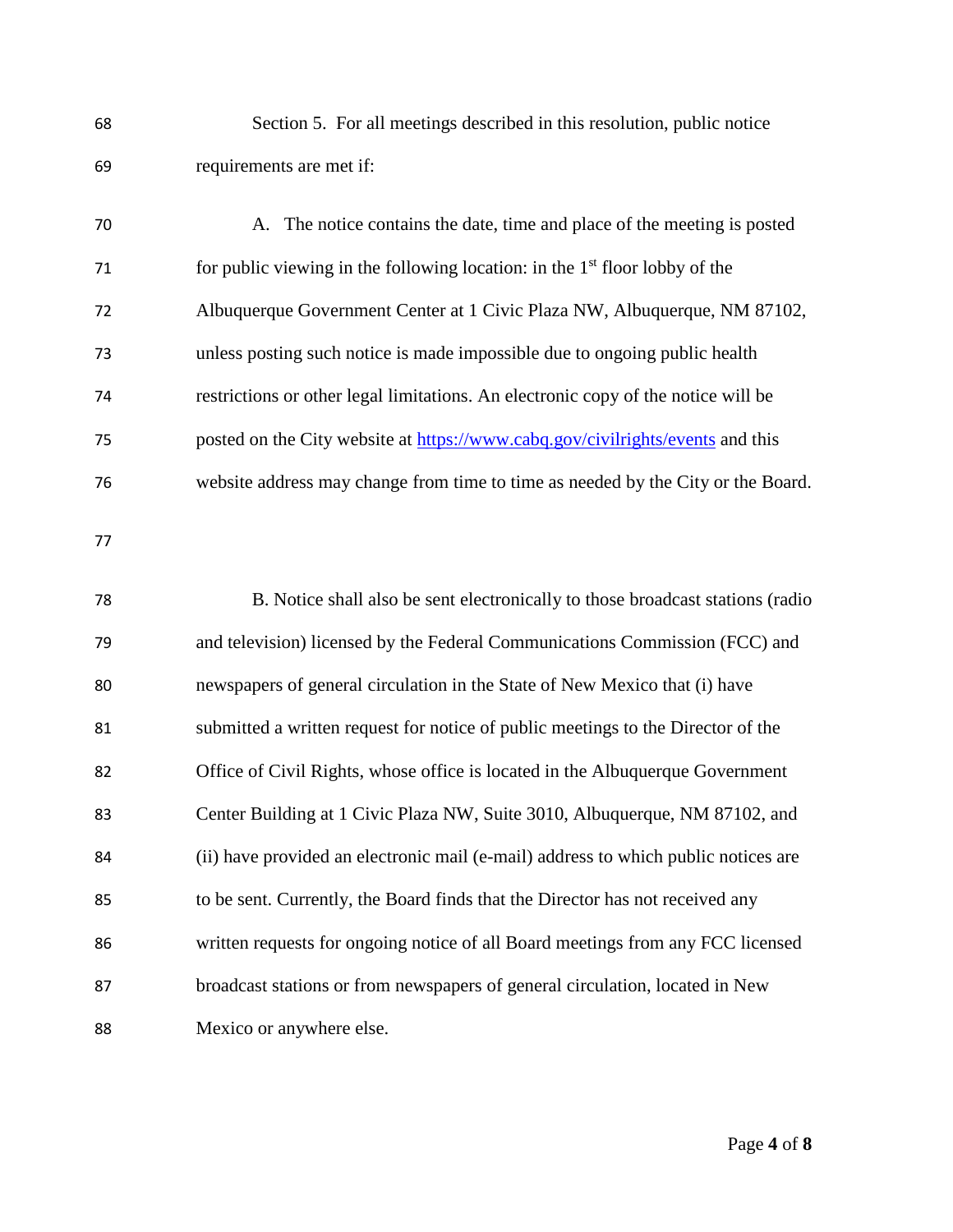| 89 | Section 6. In addition to the information specified above, all public        |
|----|------------------------------------------------------------------------------|
| 90 | notices shall include the following language:                                |
| 91 | "NOTICE TO PERSONS WITH DISABILITIES: If you have a disability and           |
| 92 | need an accommodation in order to participate in this public meeting, please |
| 93 | contact Crystal Velarde at 505-768-4544 or cvelarde@cabq.gov. Please request |

- any accommodations necessary at least 72 hours prior to the meeting. Further advance notice is preferred if possible, and you may request accommodations up to 10 days before the meeting. Best efforts will be made to provide the requester with their auxiliary aid of choice. If doing so is not possible due to time constraints or other logistical concerns, the City will work directly with the requester to provide an alternate method of accommodation.
- Section 7. Notice of Cancellations of meetings of the Board, and notice of different meeting times and/or dates and/or locations, may be announced at prior meetings of the Board. Sudden cancellations of meetings may occur if a quorum of Board members cannot or unexpected fail to attend a previously scheduled meeting time. Different meeting dates and times may be needed if a regularly scheduled meeting date (such as a Monday) is a federal, state or city holiday and City offices are closed that day. Different meeting dates and/or times and/or locations may be needed for a regularly scheduled meeting date if there is inclement weather, or if the meeting location is not available for use, or for other reasons.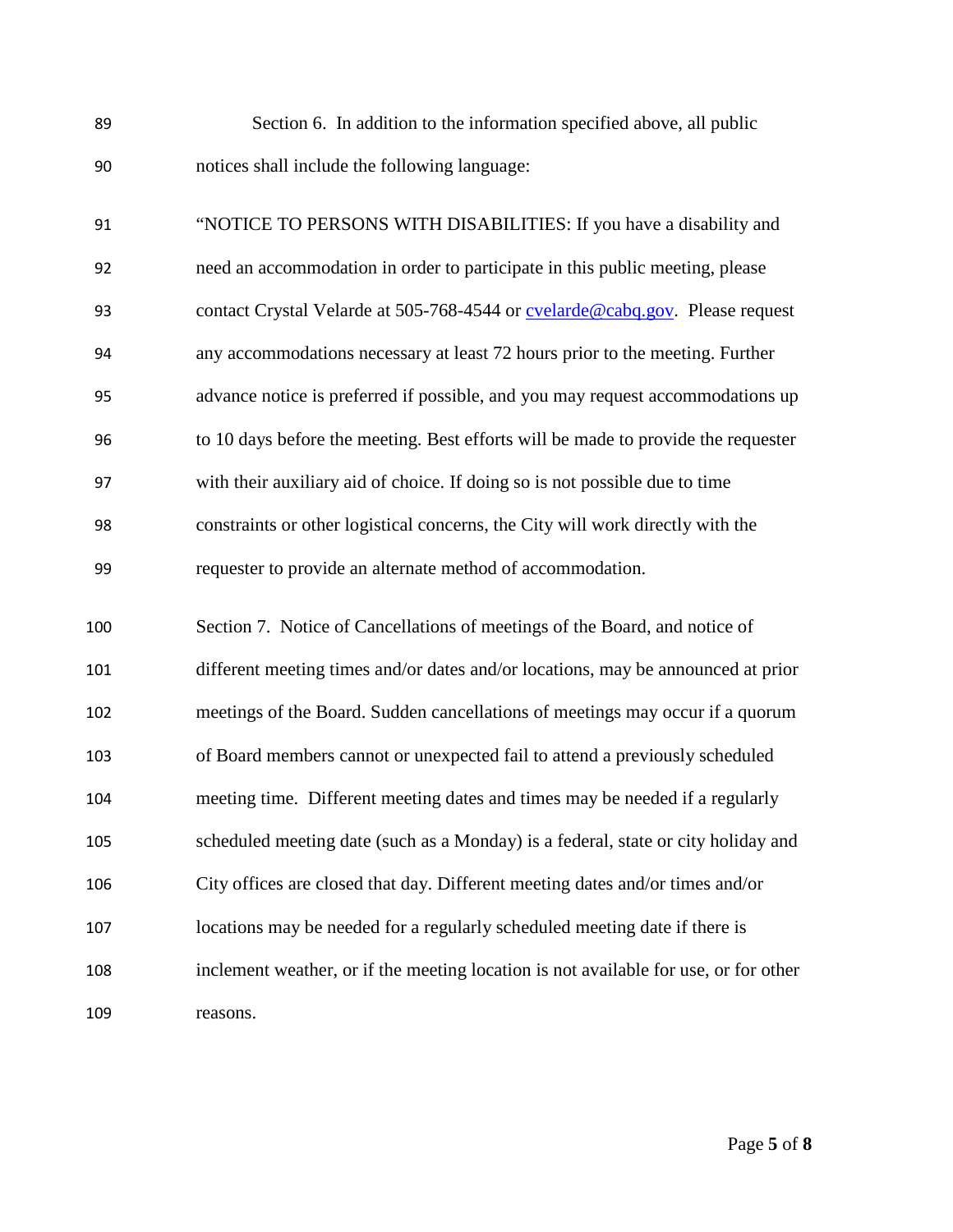| 110 | Section 8. Notice of committee meetings, if any committees are formed                |
|-----|--------------------------------------------------------------------------------------|
| 111 | that are delegated the authority to make decisions on behalf of, formulate           |
| 112 | recommendations that are binding in any legal or practical way on, or otherwise      |
| 113 | establish policy for the public body, shall be equal to that specified in Sections 2 |
| 114 | and 3 of this resolution.                                                            |
| 115 | Section 9. The Board may close a Meeting of the Board to the public only             |
| 116 | if the subject matter of such discussion or action is exempted from the open to the  |
| 117 | public meeting requirement under Section 10-15- 1(H) (NMSA 1978) of the Open         |
| 118 | Meetings Act.                                                                        |
| 119 | A. If any open meeting is closed during such open meeting, the closure               |
| 120 | shall be approved by a majority vote of a quorum of the Board taken during the       |
| 121 | open meeting. The specific provision of law authorizing the closed meeting and       |
| 122 | the subject(s) to be discussed shall be stated with reasonable specificity in the    |
| 123 | motion to close the meeting to public observation and the vote of each individual    |
| 124 | member on the motion to close the meeting shall be recorded in the minutes in a      |
| 125 | roll call vote. Only those subjects specified in the motion to close the meeting     |
| 126 | may be discussed by the Board in the closed meeting.                                 |
| 127 | B. If a closed meeting is conducted when the Board is not in an open                 |
| 128 | meeting, the closed meeting shall not be held until a written public notice of the   |
| 129 | meeting of the Board, appropriate under the circumstances, stating the specific      |
| 130 | provision of law authorizing the closed meeting and the subjects to be discussed     |
| 131 | with reasonable specificity, is given to Board members and to the public.            |
|     |                                                                                      |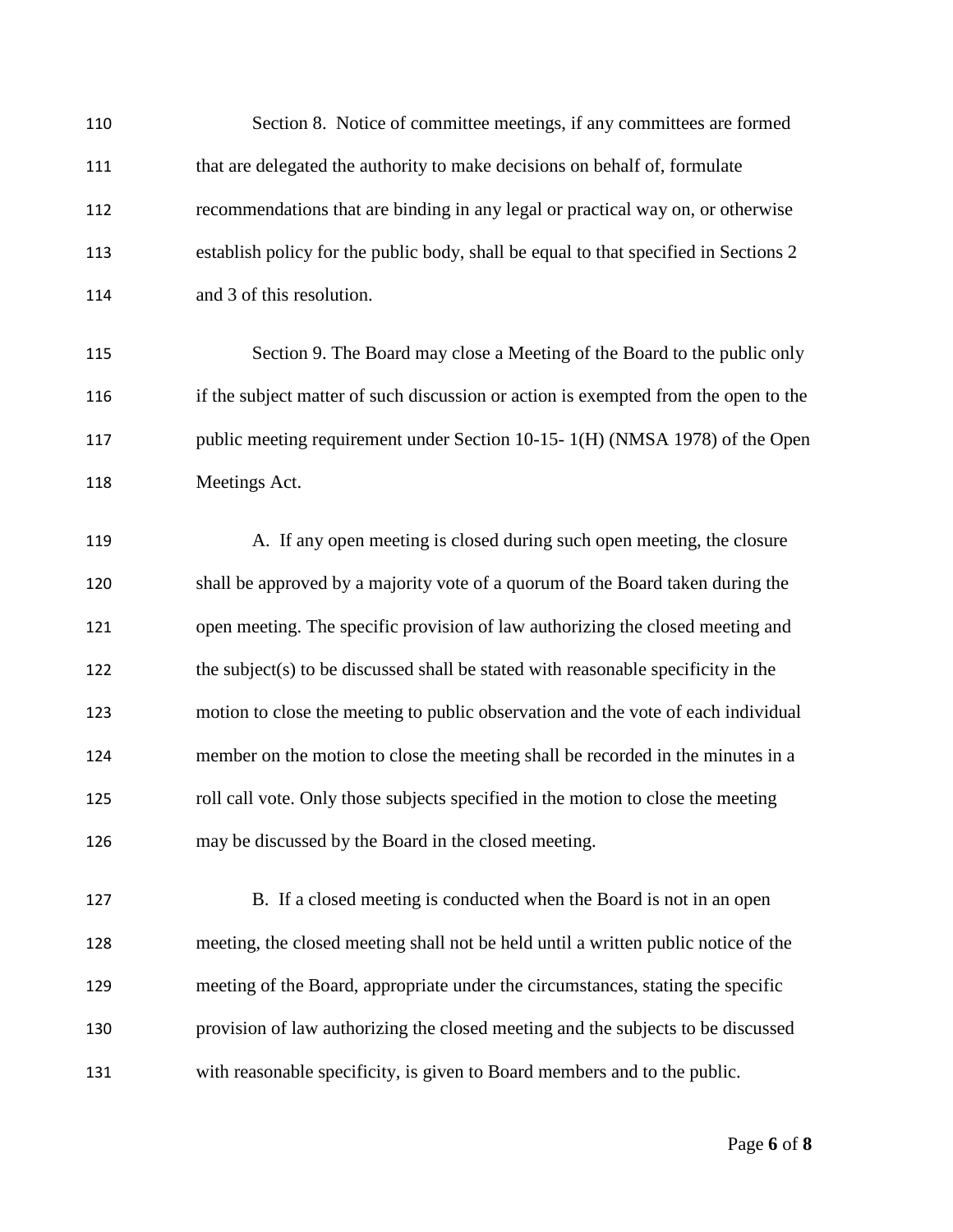| 132 | C. Following completion of any closed meeting, the minutes of the open              |
|-----|-------------------------------------------------------------------------------------|
| 133 | meeting that was closed, or the minutes of the next open meeting of the Board if    |
| 134 | the closed meeting was separately scheduled, shall state whether the matters        |
| 135 | discussed in the closed meeting were limited only to those specified in the motion  |
| 136 | to close the meeting or the public notice of a closed meeting.                      |
| 137 | D. Except as provided in Section 10-15-1(H) (NMSA 1978) of the Open                 |
| 138 | Meetings Act, any action taken as a result of discussions in a closed meeting shall |
| 139 | be made by a public vote of the Board in an open meeting.                           |
| 140 | Section 10. All resolutions, rules or parts of resolutions or rules,                |
| 141 | inconsistent with this resolution, are hereby repealed only to the extent of such   |
| 142 | inconsistency. Such implied repeal shall not be construed to revive any             |
| 143 | resolution, rule or part of any resolution or rule that was previously repealed.    |
| 144 | Section 11. The official list of dates of the Regular Meetings of the City of       |
| 145 | Albuquerque Human Rights Board for January 2022 to November 2022 are as             |
| 146 | follows:                                                                            |
| 147 | Thursday, January 20, 2022                                                          |
| 148 | Thursday, March 17, 2022                                                            |
| 149 | Thursday, May 19, 2022                                                              |
| 150 | Thursday, July 21, 2022                                                             |
| 151 | Thursday, September 15, 2022                                                        |